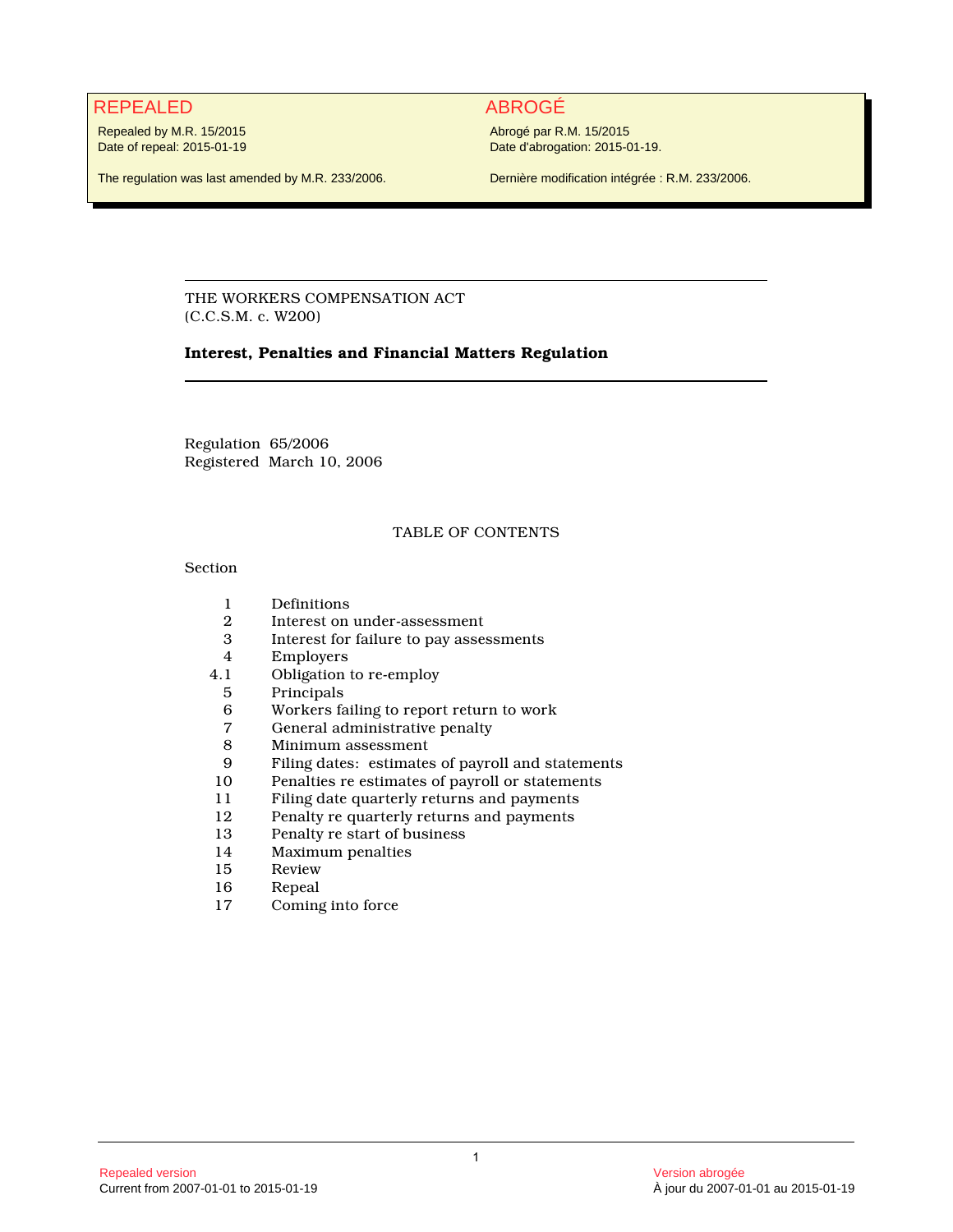#### **Definitions**

**1** The following definitions apply in this regulation.

**"Act"** means *The Workers Compensation Act* .

**"business day"** means Monday to Friday, except a day that is a holiday.

**"employer's assessment"** means the assessment due as determined by the board.

**"examination"** means an examination or inquiry conducted under subsection 99(2) of the Act.

**"quarterly filing date"** means the last day of the month in March, June, September and December in each year.

Interest

#### **Interest on under-assessment**

**2** The rate of interest on an amount payable under subsection 80(6.1) of the Act is

(a) for the period January 1 to June 30, the sum of the prime lending rate of the Royal Bank of Canada on the first business day after December 15 of the previous year, plus 3%, compounded monthly; and

(b) for the period July 1 to December 31, the sum of the prime lending rate of the Royal Bank of Canada on the first business day after June 15 of that year, plus 3%, compounded monthly.

#### **Interest for failure to pay assessments**

**3** The rate of interest on an amount payable under subsection 80.1(5) or 86(2) of the Act is

(a) for the period January 1 to June 30, the sum of the prime lending rate of the Royal Bank of Canada on the first business day after December 15 of the previous year, plus 5%, compounded monthly; and

(b) for the period July 1 to December 31, the sum of the prime lending rate of the Royal Bank of Canada on the first business day after June 15 of that year, plus 5%, compounded monthly.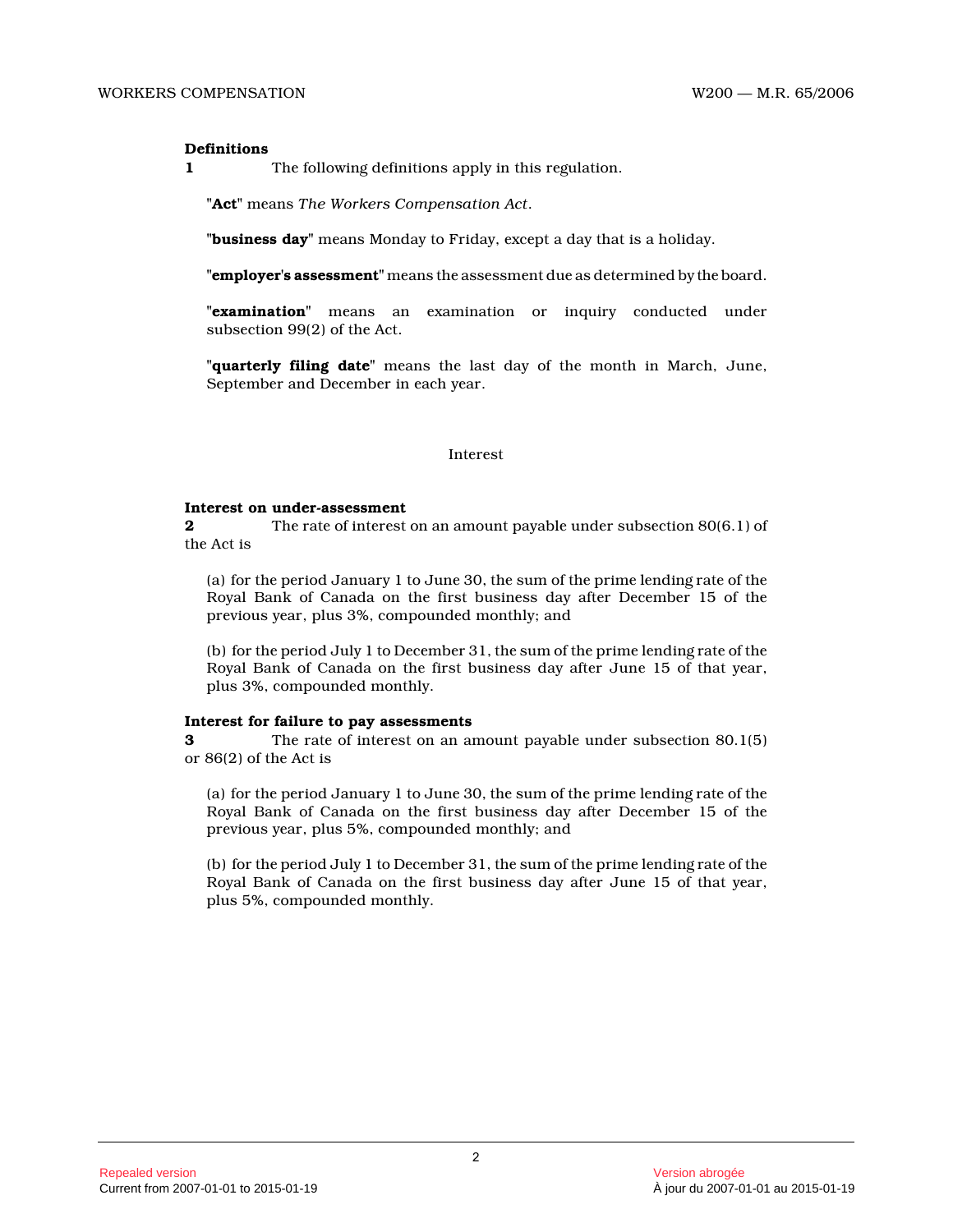#### Administrative Penalties

#### **Employers**

**4** An employer who fails to comply with a provision of the Act set out in Column 1 of the following Table may be liable to pay to the board an administrative penalty in the amount set out in Column 2:

| TABLE  |                                                                                                    |                     |
|--------|----------------------------------------------------------------------------------------------------|---------------------|
|        | Column 1<br>Provision                                                                              | Column 2<br>Penalty |
|        | 4(1.1) (payment on day of accident)                                                                | \$225.              |
| 4(1.2) | (no deduction for payment on day of accident)                                                      | <b>S225.</b>        |
| 15     | (no deduction from wages by employer, no<br>contribution from worker)                              | <b>S225.</b>        |
| 18     | (employer to report accident)                                                                      | <b>S225.</b>        |
| 18.1   | (employer to report worker's return to work)                                                       | **                  |
|        | 19.1(1) (inducing worker not to claim)                                                             | \$450.              |
|        | 19.1(2) (no discriminatory action)                                                                 | <b>\$450.</b>       |
| **     | the greater of \$225. or 10% of the value of the claim overpayment, as<br>determined by the board. |                     |

#### **Obligation to re-employ**

**4.1(1)** An employer who fails to comply with section 49.3 of the Act may be liable to pay to the board an administrative penalty in the following amounts:

(a) for the first failure, or for a failure that occurs more than five years after any other determination by the board that the employer has failed to comply with that section, the greater of

(i) \$5,000., or

(ii) the amount equalling the worker's net average earnings with that employer for the three months before the accident;

(b) for the second failure in a five-year period, the greater of

(i) \$10,000., or

(ii) the amount equalling the worker's net average earnings with that employer for the six months before the accident;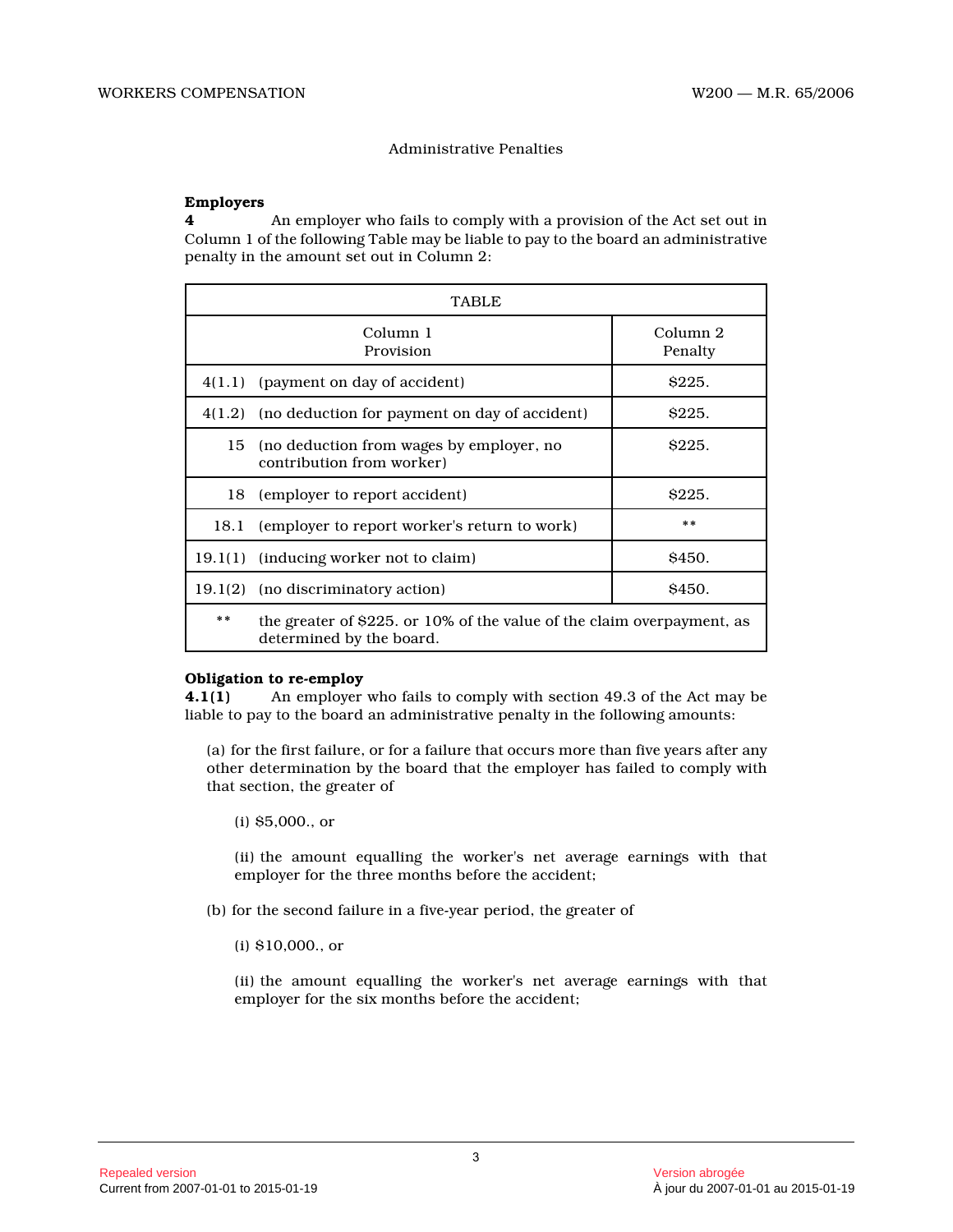(c) for the third and any subsequent failure in a five-year period, the amount equalling the worker's net average earnings with that employer for the year before the accident.

M.R. 233/2006

**4.1(2)** The amounts prescribed in subclauses (1)(a)(i) and (b)(i) are subject to a maximum equalling the worker's net average earnings with that employer for the year before the accident.

#### M.R. 233/2006

#### **Principals**

**5** A principal who fails to comply with section 11 of the Act (principal's duty to see that contractor files statements) may be liable to pay to the board an administrative penalty in the amount of \$225.

#### **Workers failing to report return to work**

**6** A worker who fails to comply with subsection 19(4) of the Act (worker to report return to work) may be liable to pay to the board an administrative penalty in the amount of \$225. or 10% of the value of the claim overpayment, as determined by the board, whichever is greater.

#### **General administrative penalty**

**7** Unless a different amount is otherwise prescribed, every person who contravenes a provision of a regulation made under the Act may be liable to pay to the board an administrative penalty in the amount of \$225.

Financial Matters

#### **Minimum assessment**

**8** For the purpose of subsection 81(9) of the Act, the minimum assessment is \$100.

### **Filing dates: estimates of payroll and statements**

**9(1)** Subject to subsection 80.1(1) of the Act, an employer must furnish to the board an estimate of payroll, with such other information required by the board under subsection 80(1) of the Act, on or before the last day of February in each year.

**9(2)** A statement required under subsection 80(3) of the Act must be furnished to the board not more than 10 days after the day on which the statement is requested by the board.

**9(3)** An estimate of payroll or other statement referred to in this section is deemed to be furnished on the day it is received by the board.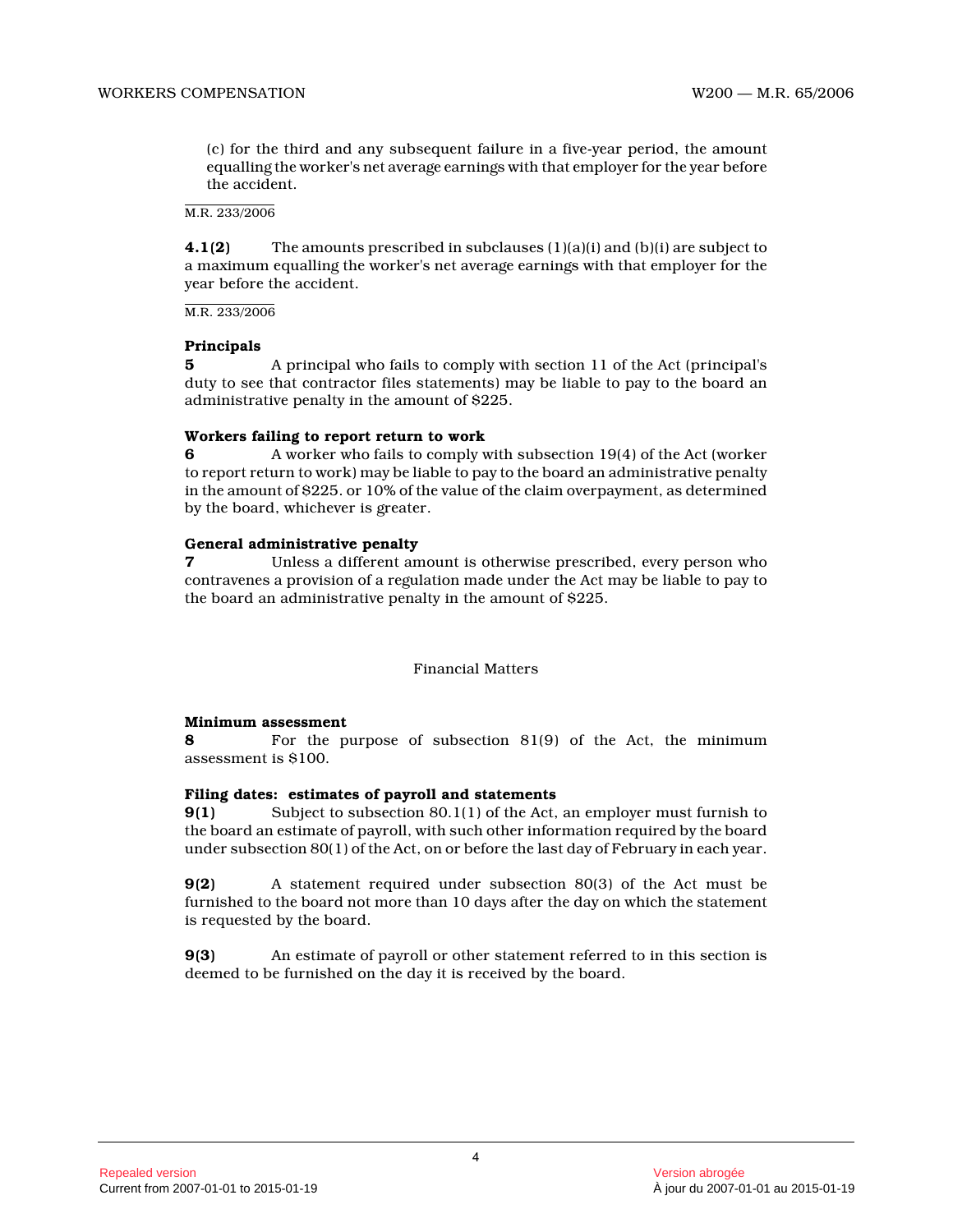#### **Penalties re estimates of payroll or statements**

**10(1)** An employer who fails to comply with subsection 9(1) may be liable to pay to the board an administrative penalty in the following amount:

(a) if the failure occurs and continues during the period March 1 to April 30, 5% of the employer's assessment;

(b) if the failure continues after April 30, 10% of the employer's assessment;

for the year in which the estimate of the payroll is required or requested by the board.

**10(2)** An employer who fails to comply with subsection 9(2) may be liable to pay to the board an administrative penalty of 5% of the employer's assessment for the year in which the statement is required or requested by the board.

**10(3)** An employer who furnishes to the board an estimate or statement under subsection  $9(1)$  or  $(2)$  that, in the opinion of the board based on an examination, does not reasonably reflect the probable amount of the payroll of the employer or correctly describe the nature of the different classes of work carried on, may be liable to pay to the board an administrative penalty equalling 15% of the difference between

(a) the employer's assessment based on the employer's estimate of payroll and other information reported by the employer; and

(b) the employer's assessment based on the employer's actual payroll and information as determined by the board;

for the years in which the employer is examined by the board.

#### **Filing date quarterly returns and payments**

**11** If a waiver has been made under subsection 80.1(1) of the Act, the employer must provide the board the record of wages required under subsection 80.1(3) of the Act and any payment required under subsection 80.1(4) of the Act within 20 days following the quarterly filing date.

#### **Penalty re quarterly returns and payments**

**12(1)** An employer who fails to comply with section 11 may be liable to pay to the board an administrative penalty of

- (a) 5% of the employer's assessment; or
- (b) where the failure remains outstanding at the end of the month following the quarterly filing date, 10% of the employer's assessment;

for the quarter in which the employer failed to provide the record of wages or payment required.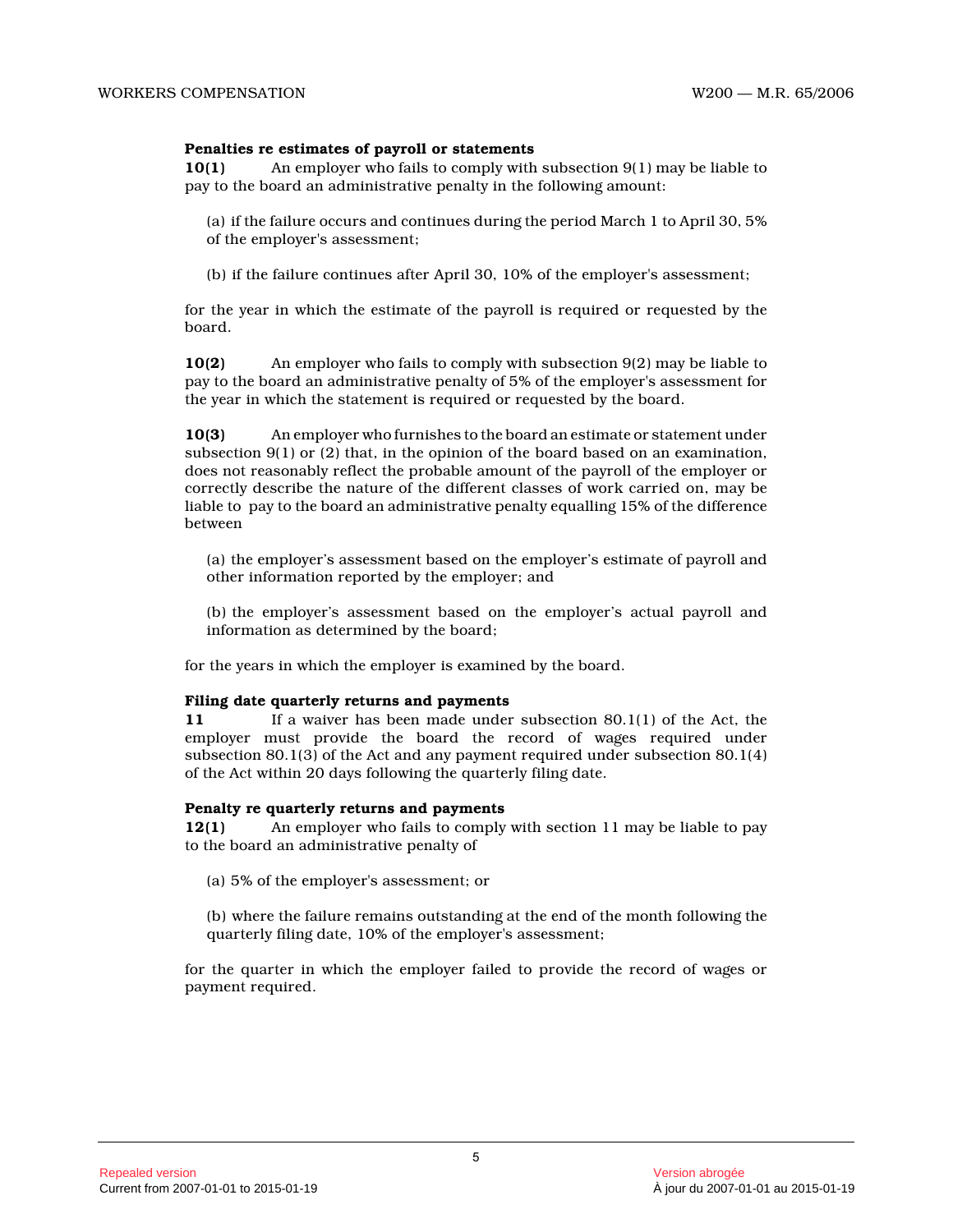**12(2)** An employer who provides the board with a record of wages under section 11 that, in the opinion of the board based on an examination, does not reasonably reflect the actual payroll of the employer may be liable to pay to the board an administrative penalty equalling 15% of the difference between

- (a) the employer's assessment on the amount reported by the employer; and
- (b) the employer's assessment on the amount determined by the board;

for each quarterly period in which the employer is examined by the board.

#### **Penalty re start of business**

**13(1)** An employer who commences business after the last day of February in any year and who fails to forthwith notify the board as required by subsection 98(1) of the Act may be liable to pay to the board an administrative penalty in an amount equal to 10% of the employer's assessment for the year.

**13(2)** An employer who commences business after the last day of February in any year and who provides to the board a statement required by subsection 98(1) of the Act that, in the opinion of the board based on an examination, does not reasonably reflect the probable amount of the payroll of the employer or correctly describe the nature of the different classes of work carried on, may be liable to pay to the board an administrative penalty equalling 15% of the difference between

(a) the employer's assessment based on the employer's estimate of payroll and other information reported by the employer; and

(b) the employer's assessment based on the employer's actual payroll and information as determined by the board.

#### **Maximum penalties**

**14** Despite any other provision of this regulation the maximum penalty payable by an employer under

- (a) section 10 or 13 is \$5,000. per year; and
- (b) section  $12$  is \$1,250. per quarter.

#### **Review**

**15** Not later than July 1, 2007, the Board of Directors must

(a) review the effectiveness of this regulation and, in the course of the review, consult with any persons affected by the regulation that the Board of Directors considers appropriate; and

(b) if the Board of Directors considers it advisable, amend or repeal the regulation.